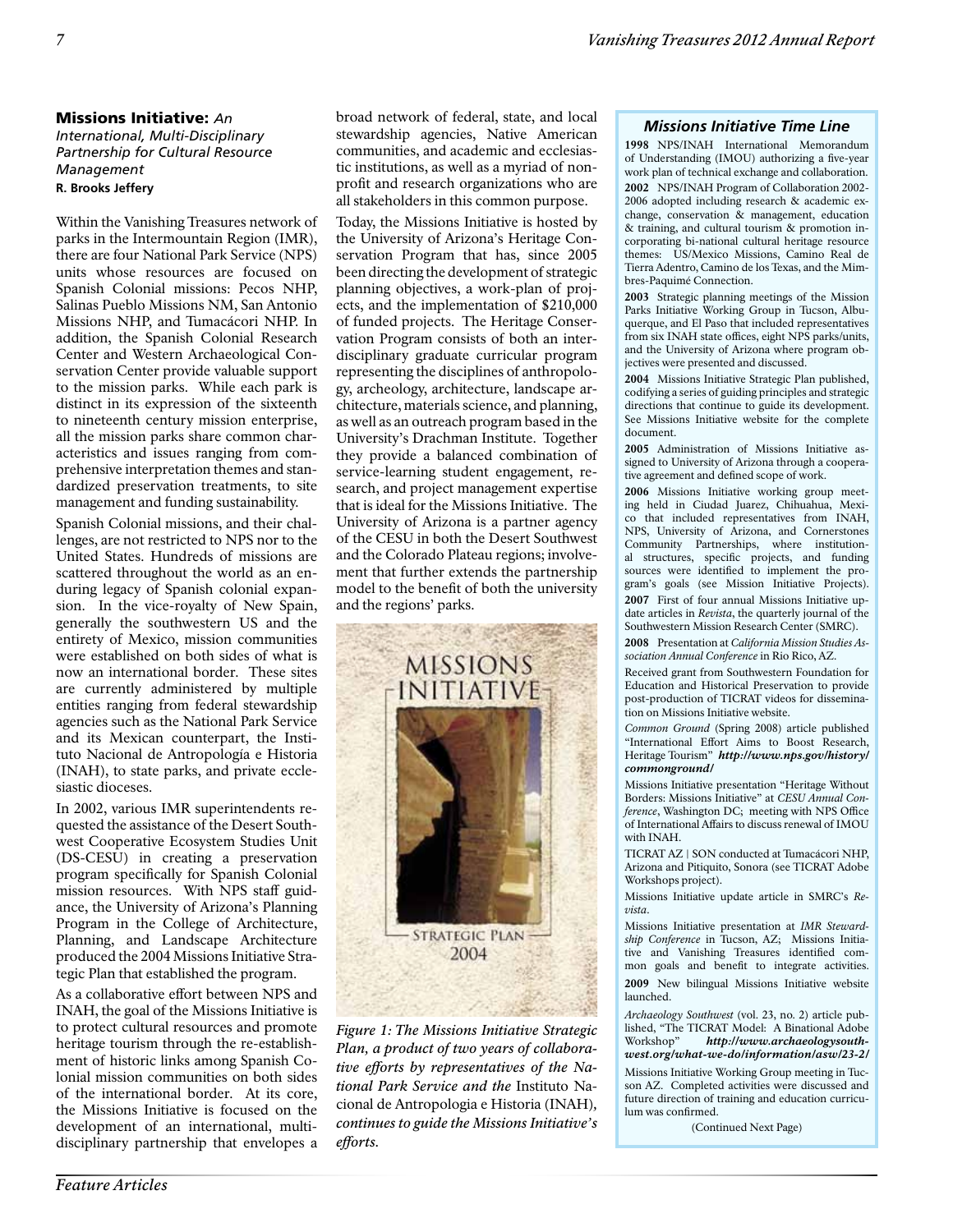Field visit from NPS' Historic American Landscapes Survey (HALS) and Cultural Resources Geographic Information Systems (CRGIS) divisions from Washington DC to discuss integration of Missions Initiative inventory databases with existing national databases toward the creation of a Kino Missions cultural landscape nomination for potential designation as a World Heritage Site.

Mission Sites Inventory project funding approved from San Antonio Missions NHP.

TICRAT project funding approved from Tumacácori NHP.

Missions Initiative update article in SMRC's *Revista*.

Missions Initiative presentation "Heritage Without Borders: Missions Initiative" at the *George Wright Society Biennial Conference* in Portland OR.

2010 NPS' Spanish Colonial Research Center collections index translated into a searchable database and integrated into the Missions Initiative website meta-database (see Mission Sites Inventory and Meta-Database project).

Preservation Best Practices project funding approved from Tumacácori NHP.

Missions Initiative update article in SMRC's *Revista*.

2011 TICRAT | baja california conducted at Mision San Vicente Ferrer near Ensenada, Baja California, Mexico (see TICRAT Adobe Workshops project).

*InsideNPS* article published, "The 2011 TICRAT Preservation Workshop: A Successful Partnership Between the U.S. and Mexico" http://inside.nps. gov/index.cfm?handler=viewnpsnewsarticle&type =Announcements&id=10301

*Bionero* (Ensenada-based regional newspaper) article published "Impulsan Arquitectos Construcción y Conservación de Edificaciones de Tierra" *http:// www.bionero.org/estilo-de-vida/impulsanarquitectos*

Tumacácori NHP's Missions 2000 database was integrated into the Missions Initiative's website metadatabase (see Mission Sites Inventory and Meta-Database project).

Missions Initiative Working Group meeting (via phone) with Chief of HALS Paul Dolinsky regarding Kino Missions World Heritage Site nomination update.

2012 Sister Parks Arrangement signing ceremony between Casa Grande Ruins NM and Paquimé Archaeological Zone held at Casa Grande Ruins NM (see IMOU & Sister Parks Arrangement project).

Missions Initiative Working Group conference call to discuss current challenges and future projects.

Missions Initiative presentation at XXV Aniversario de la designación de Monte Albán como Patrimonio Cultural de la Humanidad in Oaxaca, Mexico.

2013 TICRAT | arizona conducted at Casa Grande Ruins NM, Tumacácori NHP, Western Archaeological Conservation Center, and University of Arizona (see TICRAT Adobe Workshops project).

Missions Initiative presentation to the VII Encuentro Internacional Sobre Barroco – Migraciones y Rutas in Arica Chile as part of a counterpart program, Ruta de las Misiones, directed by the Fundacion Altiplano in northern Chile.

High Country News article published "Debating Preservation in the Southwest's Spanish Missions" *http://www.hcn.org/issues/42.21/debatingpreservation-in-the-southwests-spanish-missions*

#### **Missions Initiative Objectives**

In order to be successful, the Missions Initiative needed to be a multinational, multi-institutional, and multidisciplinary partnership that collaborated on mutually beneficial projects that protected mission resources and benefited the communities in which they reside. These principles evolved into a set of broad objectives codified in the 2004 Missions Initiative Strategic Plan *(Figure 1)* from which a five-year work plan and specific projects were developed. For more information on these foundational documents, please see the Missions Initiative website, *www.missions.arizona.edu*.

From its inception, the Missions Initiative has been guided by a series of overarching principles.

#### *Enhance communication among those involved in the management of mission sites on both sides of the international border.*

Fundamentally, the Missions Initiative is a collaborative partnership with the goal of re-establishing historic links among individual sites and communities in Mexico and United States while respecting the diverse economic, cultural, geographical, and institutional contexts of the region. This required the establishment of a network of stakeholders representing the varied affiliations associated with mission resources (please see the Missions Initiative website for the Partner List). The Missions Initiative also provides international forums of exchange and instruments of collaboration related to the conservation and management of mission-related cultural heritage sites. To achieve this, the Missions Initiative strives to provide training workshops, conferences, research projects, and symposia where experts are invited to exchange knowledge and develop best practices. Equally important is the establishment of bilingual communication vehicles, including the Missions Initiative website *(Figure 2)*, that can be used as clearinghouses for the activities and projects of partner and affiliated groups, as well as for journal and news articles to disseminate mission preservation efforts to professional, academic, and public communities.

#### *Develop consistent standards for documenting, preserving, and interpreting the cultural resources of mission sites in the U.S. and Mexico.*

Mission sites are often thought of as singular buildings or objects needing to be conserved. For the Missions Initiative, our definition is intentionally broader and more inclusive. From our perspective, mis-



*Figure 2: The Missions Initiative website, is a bilingual clearinghouse for the partnership's projects and activities and an increasingly important resource for technical content.*

sion sites are more accurately defined as cultural landscapes that include historically affiliated indigenous archaeological sites, water utilization systems (canals, cisterns, dams, etc.), agricultural production sites (orchards, vineyards, mills, and croplands), human transportation systems (trails and roads), support buildings and structures, as well as the mission churches themselves. These geographically specific cultural landscapes are, in turn, part of an integrated mission network that spans a vast geographic area that is now unfortunately divided by an international border and by multi-institutional ownership.

Attempting to balance the historic and contemporary definition of the Spanish Colonial mission enterprise, the Missions Initiative has been developing a framework of scholarly and technical cooperation to identify, document, conserve, and interpret mission sites on both sides of the U.S.-Mexico border. For documentary resources, this requires the consolidation, publication, and dissemination of research relating to Spanish Colonial history that is located in archives throughout the world. To this end we are encouraging active scholarly involvement from a multitude of universities, religious institutions, public agencies, and independent researchers. For mission-related artifacts, buildings, and cultural landscapes, this requires the development of consistent criteria for documentation, evaluation, interpretation, resource management, and preservation treatment of a diverse collection of sites whose stewardship spans various institutional jurisdictions. For all these cultural resource types, multidisciplinary educational programs and field-based technical training are necessary to ensure the preparedness of current and emerging professionals to safeguard these resources into the future.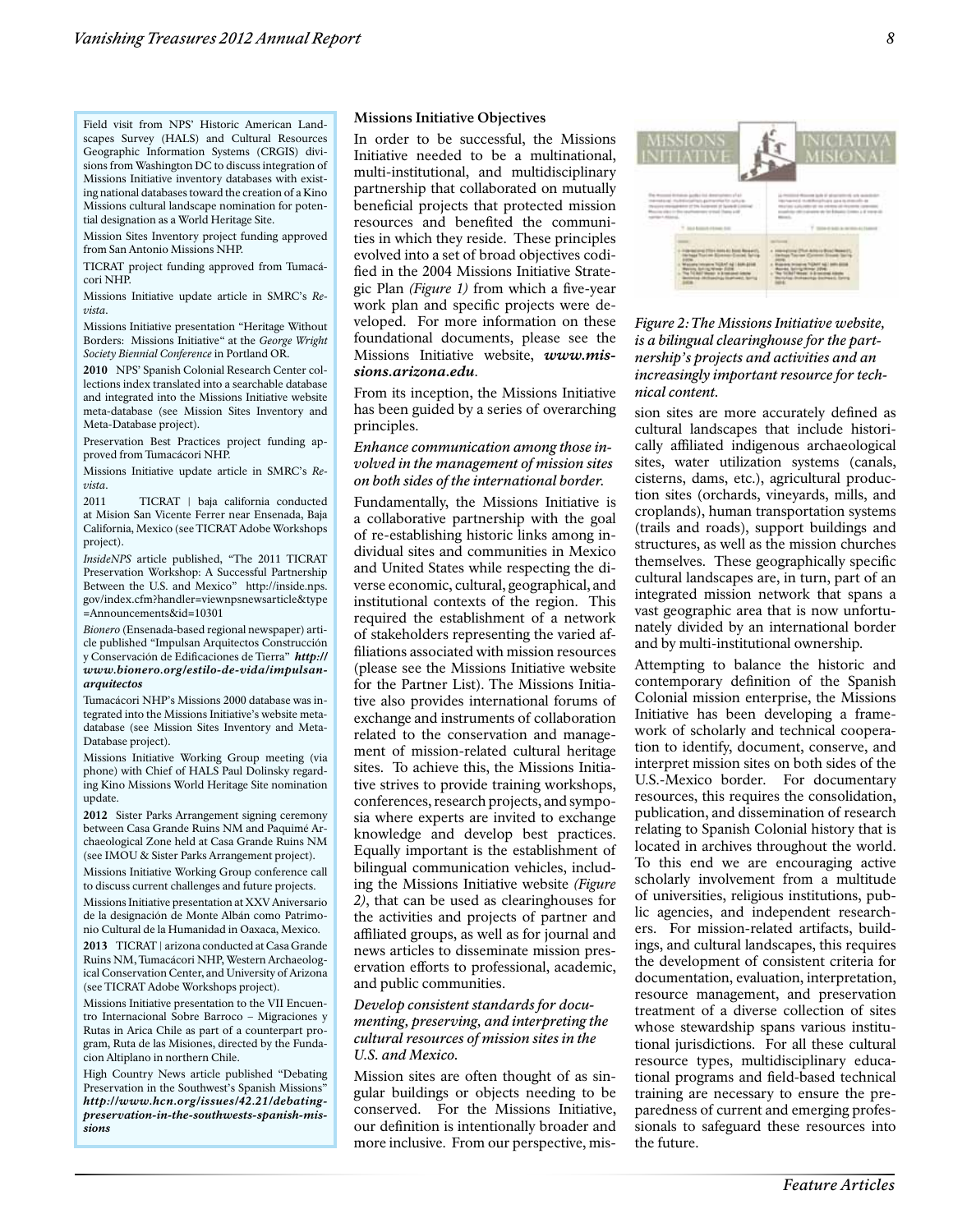# *Support economic development of mission communities through the promotion of heritage tourism.*

Mission sites have historically been and often continue to be the cultural, social, and economic anchor to the communities and regions they were created to serve. The Missions Initiative identifies opportunities for heritage tourism – regionally and internationally – as part of a larger economic development objective. By recognizing both the historic and contemporary interconnected network of mission sites, the Missions Initiative can help guide the development of international tourism strategies designed to deliver direct social and economic benefits to contemporary communities. This includes coordinating binational mission tour programs with state, national, and international trails associations (including the existing network of *caminos reales*), facilitating institutional agreements with nonprofit organizations and private tour providers who support heritage tourism, and the continued development of community and institutional capacity to support economic development through authentic heritage tourism. The Missions Initiative acknowledges and draws on the experience of other collaborative efforts to manage similar cultural resources. This includes recognizing the continued need for consultation with indigenous communities in the United States and Mexico, thereby reconciling the interests of multiple jurisdictions and addressing border security concerns.

# **Missions Initiative Projects**

In 2006, several priority projects were identified to begin implementing the Missions Initiative objectives outlined above. Each of these projects, and those subsequently identified, were defined as task agreements that would be funded either by individual NPS mission park units or by regional NPS offices such as the Intermountain Region International Conservation Program (IM-RICO, now MABCO). It's important to understand that these Missions Initiative projects are not specific to any one park, but rather designed to impact *all* the mission parks as a model of cooperative investment and benefit consistent with the program's guiding principles. All these projects were administered and facilitated by the University of Arizona Heritage Conservation Program through the auspices of the CESU partnership. Additional information on these projects can be found on the Missions Initiative website, *www.missions.arizona.edu*.

# *TICRAT Adobe Workshops*

A critical preservation component of the Missions Initiative is the documentation and dissemination of traditional building practices. This ensures the appropriate restoration, maintenance, and stewardship of the integrated cultural heritage for current and future generations on both sides of the international border. The disappearance of these traditional skills is a concern shared by both NPS and INAH and is reflected in the creation, and success, of NPS' Vanishing Treasures program.

Since 1994, NPS and INAH have been collaborating with New Mexico-based Cornerstones Community Partnerships to conduct workshops. Known as TICRAT (*Taller Internacional de Conservación y Restauración de Arquitectura de Tierra* – International Workshop on the Conservation and Restoration of Earthen Architecture), these workshops teach field-based skills and disseminate adobe and plaster techniques to a number of communities, primarily in New Mexico and Chihuahua. By gathering adobe experts from both Mexico and the United States and working with local communities to preserve their adobe architectural heritage, TICRATs have become an effective grass-roots effort to counter the disappearance of traditional building practices.

Consistent with its goals, the Missions Initiative expanded the TICRAT model to target regions throughout the Missions Initiative network in both Mexico and the United States (Fig. 3). TICRAT AZ | SON took place in 2008 as a bi-national adobe workshop held at both Tumacácori NHP, Arizona and Pitiquito Sonora. TICRAT | baja california, which followed in 2011, was based at Mision San Vincente Ferrer near Ensenada, Baja California, Mexico and drew professionals from throughout the southwestern parks. Most recently, in March 2013, TICRAT | arizona took the model further by holding workshop sessions at the prehistoric (but still earthen) Casa Grande Ruins NM, as well as at Tumacácori NHP, with conservation laboratory tours at NPS' Western Archaeological Conservation Center and the University of Arizona.

The typical TICRAT runs approximately



*Figure 3: While representing a large geographic region, the Missions Initiative has identified sub-regions based on the north-south axes between American and Mexican states that were historically linked.*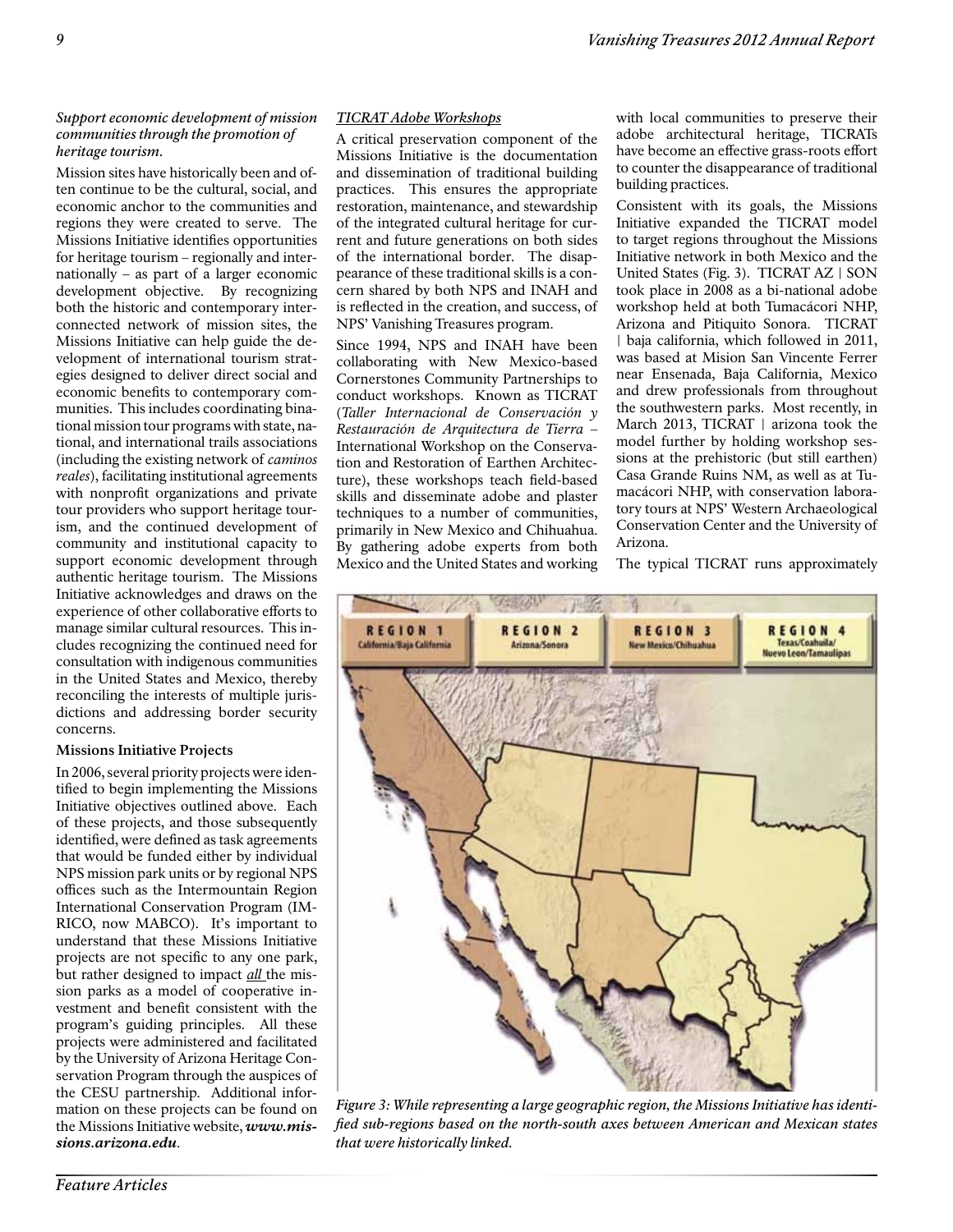one week and accommodates approximately 30 participants: a combination of NPS and INAH craftsmen as well as other public agency officials, academics, privatesector building professionals, community participants, and students representing states on both sides of the border. Mexican and American master teachers and participants work side-by-side in a bilingual setting. The programs consist of a pre-workshop review of technical content and videos that are available on the Missions Initiative website, workshop presentations, tours, and most importantly, hands-on field sessions. The field sessions cover the technical areas of building assessment and stabilization, adobe brickmaking, lime production, as well as plaster and pigment application. In addition to the rich discussions during the field sessions and over meals, TICRATs usually include roundtable discussions of current issues facing adobe conservation and the preservation of mission communities, as well as the commonalities, differences, and future trends of cultural resource management in both countries. *(Figures 4-8)*

While the fundamental goal of the TICRAT is to develop partnerships between preservation colleagues in Mexico and the United States, the 2008 TICRAT also coincided with the U.S. State Department-sponsored visit of a delegation of cultural heritage specialists from Afghanistan who participated in all of the activities of the workshop. In addition, they gave a presentation on Afghan traditions of earthen architecture and the challenges of preservation within a climate of conflict. *(Figure 9)*

The impact of the TICRAT model of assessment and preservation treatment of traditional building materials can be mea-



*Figure 4: One module of TICRAT 2013 focused on the creation and application of a natural paint mixture made with pigments, cactus juice, and lime plaster.*



*Figure 5: Former Tumacácori NHP Superintendent Lisa Carrico (left) with University of Arizona dean Janice Cervelli (second left) putting mud into an adobe brick form during TICRAT 2008.*



*Figure 6: INAH restoration architect Abby Valenzuela Rivera demonstrating lime slaking – the hydration process in the production of lime plaster – as part of TI-CRAT 2013.*



*Figure 7: Mexican and American TICRAT 2011 participants work side-by-side on the mud plaster repair at Mision San Vicente Ferrer near Ensenada, Baja California, Mexico.*



*Figure 8: While the exchange of technical knowledge is one goal of the TICRAT workshops, another, equally important goal is sharing experiences and building relationships across disciplines, institutions, and international boundaries.*

sured in many ways. In the three Missions Initiative-funded TICRAT workshops held so far, 47 NPS employees, representing 15 park units throughout the Intermountain Region, have participated. Each of the TICRATs has also engaged with local communities elevating the status of local mission communities as drivers of heritage tourism as well as the investment in the traditional building trade professionals that are needed to sustain them. Equally important has been the involvement of university students of all disciplines, both domestic and international, who represent the next generation of cultural resource professionals and stewards of mission sites *(Figure 10)*. To ensure that the impact of the content of each TICRAT extends beyond the participants' experience and is accessible to as broad an audience as possible, videos and digital presentations of each of the 2008 TICRAT sessions are available on the Missions Initiative website in both English and Spanish. These mate-



*Figure 9: As part of an international training program funded by the U.S. Department of State, participants of TICRAT 2008 included a team of archaeological site managers from Afghanistan.*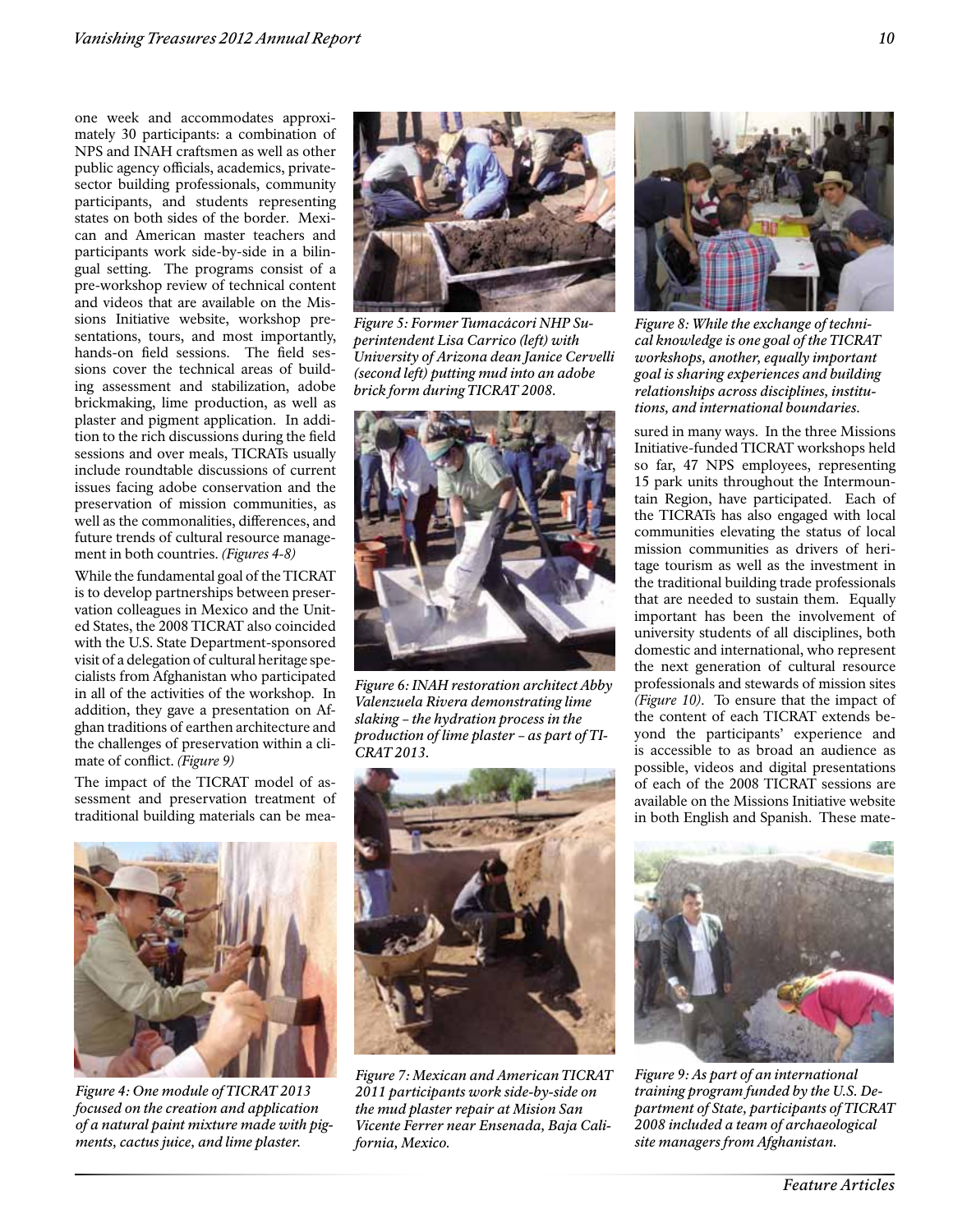

*Figure 10: Since their inception, TICRAT workshops have engaged local university students and community members affiliated with the mission sites to build partnerships and pride that will help maintain traditional building practices in the community and foster heritage tourism for the community.*



*Figure 11: TICRAT 2008 was filmed as part of a program to create web-accessible video seminars now available on the Missions Initiative website. Here, retired NPS* adobero *David Yubeta demonstrates for the camera a practical field method for determining the right material consistency for making adobe bricks.*

rials have now become a primary resource of adobe construction principles, technical skills, and the discussion of current issues for a worldwide audience. This invaluable web-based tool was made possible by a grant from the Southwestern Foundation for Education and Historical Preservation, demonstrating the opportunities for Missions Initiative funding partnerships outside the NPS. *(Figure 11)*

This adobe workshop was funded by three task agreements (2006 - IMRICO, 2010 – Tumacácori NHP, and 2013 – Tumacácori NHP). There is currently funding for two additional TICRATs for 2014 and 2015, the venues for which will depend on travel restrictions for NPS and Vanishing Treasures employees and parks, as one of the target audiences for the dissemination of traditional building techniques.

# *Mission Sites Inventory and Meta-Database*

While much of the attention is focused on the physical remains of the hundreds of mission sites in the states of California, Arizona, New Mexico, Texas, Coahuila, Nueva Leon, Tamalipas, Chihuahua, Sonora and Baja California, efforts in the Inventory and Meta-Database task agreement are focused on making the thousands of documents and maps related to the entire Spanish Colonial enterprise accessible for research and interpretation. The goal is to provide a searchable, web-based, single-portal, meta-database that integrates mission-related documents and records from archives at national parks, academic institutions, and other archive repositories. Today, the Missions Sites Inventory and Meta-Database has integrated access to two significant databases from National Park Service units: the Spanish Colonial Research Center (SPCO) and Tumacácori NHP. SPCO's database represents 22 years of research into numerous archives from around the world, but until now had not been accessible outside the Center's location at the University of New Mexico. Tumacácori NHP's "Missions 2000" database has compiled Spanish mission records of the *Pimería Alta* region (southern Arizona and northern Sonora, Mexico) containing baptisms, marriages, and burials from the late seventeenth century to the mid-ninteenth century. In addition to combining access to other documentary collections, future efforts will focus on the integration of mission-based resource location, condition, management, and protection data from multiple cultural resource management agencies *(Figure 12)*.

This 2009 task agreement is ongoing and funded by San Antonio Missions NHP.

|  | MISSIONS INITIATIVE<br><b>Department County County</b>           |
|--|------------------------------------------------------------------|
|  | Spanish Colonial Documents Meta-Database Record<br><b>Bearch</b> |
|  |                                                                  |
|  |                                                                  |
|  |                                                                  |
|  |                                                                  |
|  |                                                                  |
|  |                                                                  |
|  | <b>Brand Houston</b>                                             |
|  |                                                                  |
|  |                                                                  |
|  |                                                                  |
|  |                                                                  |

*Figure 12: The Mission Sites Inventory and Meta-Database project has developed a web-based, keyword search portal to access records and citations for Spanish Colonial documentary materials housed in multiple collections.*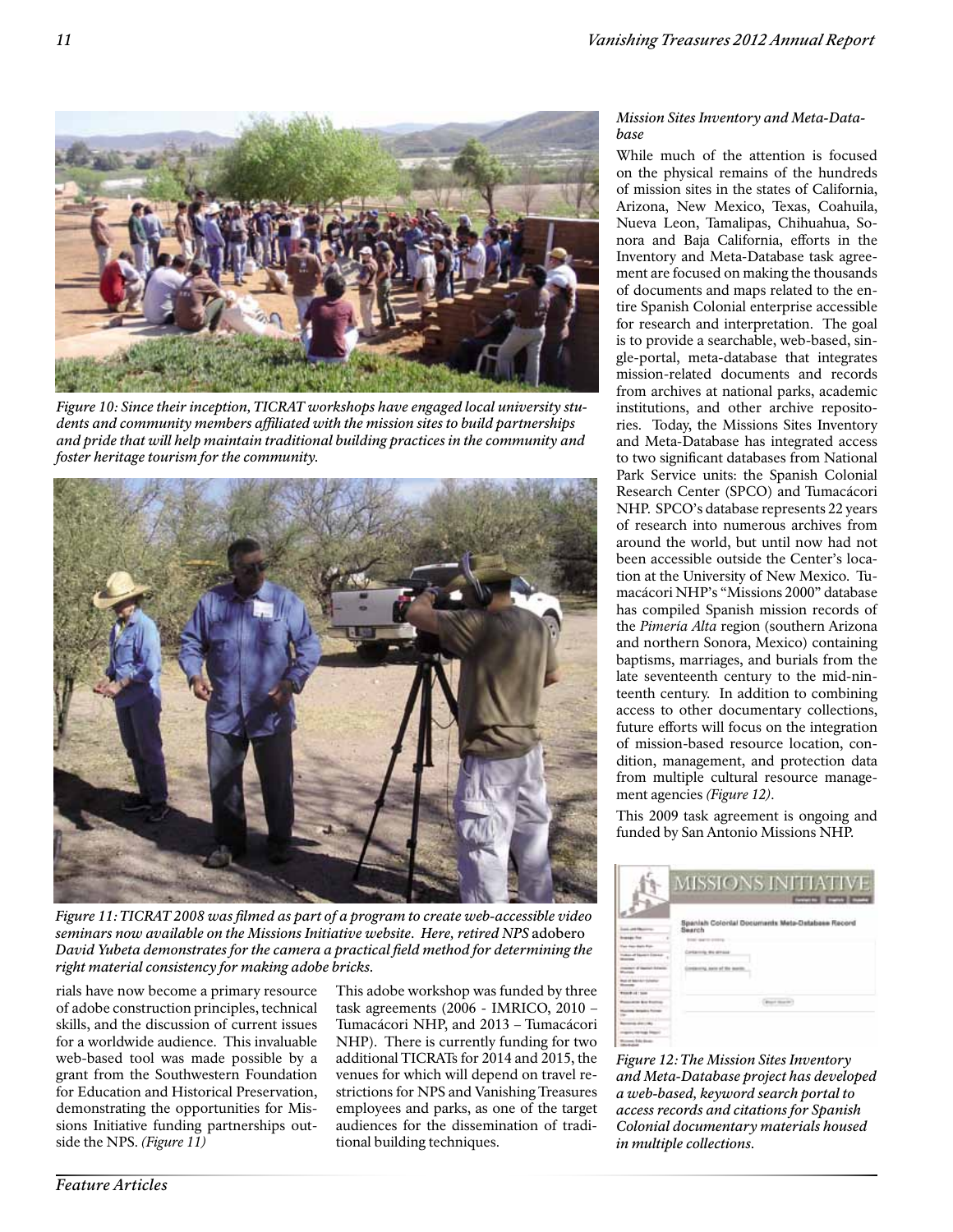#### *IMOU and Sister Parks Arrangement*

The foundational instrument of collaboration for the establishment of the Missions Initiative was an International Memorandum of Understanding (IMOU) between NPS and INAH, adopted in 1998. In partnership with the NPS Office of International Affairs, this IMOU was renewed in 2011 enabling a second instrument of collaboration, a Sister Parks Arrangement (SPA), to be established between between Casa Grande Ruins NM, Arizona USA and the Archaeological Zone of Paquimé, Chihuahua, Mexico, a UNESCO-designated World Heritage Site. This is only the second such agreement between cultural resource parks in the US and Mexico. The first was between Mesa Verde NP and Monte Alban Archaeological Zone.

All this background work culminated in a May 2012 signing ceremony with presentations and working group meetings at Casa Grande NM attended by Paquimé's director Eduardo Gamboa Carrera. *(Figure 13)*  The signing ceremony was followed by an invitation to present at the "25<sup>th</sup> Anniversary of the Declaration of Oaxaca and Monte Alban as World Heritage Sites" in Oaxaca, Mexico. This December 2012 conference included the participation of INAH directors from each of Mexico's 27 World Heritage Sites and motivated all of us to amplify the development of sister park relations between the two countries as a near-term goal.

Consistent with Missions Initiative objectives, the SPA outlined a work plan to facilitate the exchange of cultural resource management and technical expertise between the two parks. While neither of these sites is directly related to Spanish Colonial missions, the institutional agreement instruments that have been generated from this project will pave the way for future projects that do involve mission sites and that will further the objectives of the Missions Initiative and its integrated partner, the Vanishing Treasures Program.

This 2008 task agreement was completed in 2013 and was funded by Casa Grande Ruins NM.

#### *Preservation Best Practices*

This task agreement creates a compendium of preservation case studies and best practices that address the current lack of shared, multi-institutional knowledge in the area of preservation and cultural resource management of mission sites. The premise of this and other Missions Initiative projects is that Spanish Colonial mission resources know no jurisdictional

boundaries and individual site managers can learn much from the preservation practices of affiliated institutions, agencies, and governments outside the U.S. National Park Service whose shared goal is the preservation and stewardship of mission sites. The product of this project will be a bilingual, web-based set of concise



*Figure 13: Casa Grande Ruins NM Superintendent Karl Cordova (left) and Paquimé Archaeological Zone Director Eduardo Gamboa Carrera (right)signed a Sister Parks Arrangement agreement as a model program for binational communication, research, and exchange.*

summaries of best practices from selected mission sites throughout the Missions Initiative network. These best practices are based on a set of evaluative criteria ranging from technical practices, site management policies, and interpretive tools to financial support strategies and models for measuring economic development impact of heritage tourism on local communities. These summaries will be available as an online resource on the Missions Initiative website and will be published in serialized form through the Southwest Mission Research Center's journal, *Revista*. The ultimate goal is to highlight the success stories that exist throughout the Missions Initiative network and to provide heritage professionals of all disciplines with comprehensive tools for mission sites at all stages of preservation development.

This 2010 task agreement is ongoing and funded by Tumacácori NHP.

#### *Missions Initiative Administration*

This is the umbrella task agreement that coordinates the efforts and products of the Missions Initiative's various proj-

ects, including the conferring of meetings with stakeholders, partners, and working groups. Fundamental to the administration of the Missions Initiative was the establishment of a centralized communications network. This has been largely accomplished through the development of the bilingual Missions Initiative website, *www.missions.arizona.edu*. The website has become a central clearinghouse for the dissemination of Missions Initiative foundational documents, objectives, and activities. It has also become a repository for the products of our projects and a valued resource for its growing content.

This 2005 task agreement was completed in 2010, funded by IMRICO (now MAB-CO), and facilitated under the sequential leadership tenures of Ann Rasor (TUMA), Kathy Billings (PECO), and Jeremy Moss (TUMA).

#### **The Future of the Missions Initiative**

A decade of organization management and projects has provided the opportunity to reflect on the successes and challenges of implementing and sustaining the Missions Initiative. Below are some of my observations as the Missions Initiative program looks forward to the next ten years.

### *Traditional Building Materials Training and Research*

The single most enduring legacy of the Missions Initiative has been its support of TICRAT. These adobe workshops have engendered a broad-reaching array of impacts, all of which are consistent with the program's objectives. There is a critical need in the parks, and other US cultural resource stewardship agencies, to develop, maintain, and enhance skill levels in traditional building practices. This should encompass the entire array of knowledge from traditional field-based technical skills to lab-based materials conservation research. The 2013 TICRAT experimented with the integration of field- and lab-based programs, as well as with the expansion of the relationship between national parks and universities as partners, with mutually beneficial goals of research, servicelearning curricula, and workforce training. Recent working group discussions have identified a need to advocate for a longterm investment in park personnel training through a formalized curriculum focused on the traditional building practices of the American Southwest. While this could be a physical enterprise such as the National Center for Preservation Technology and